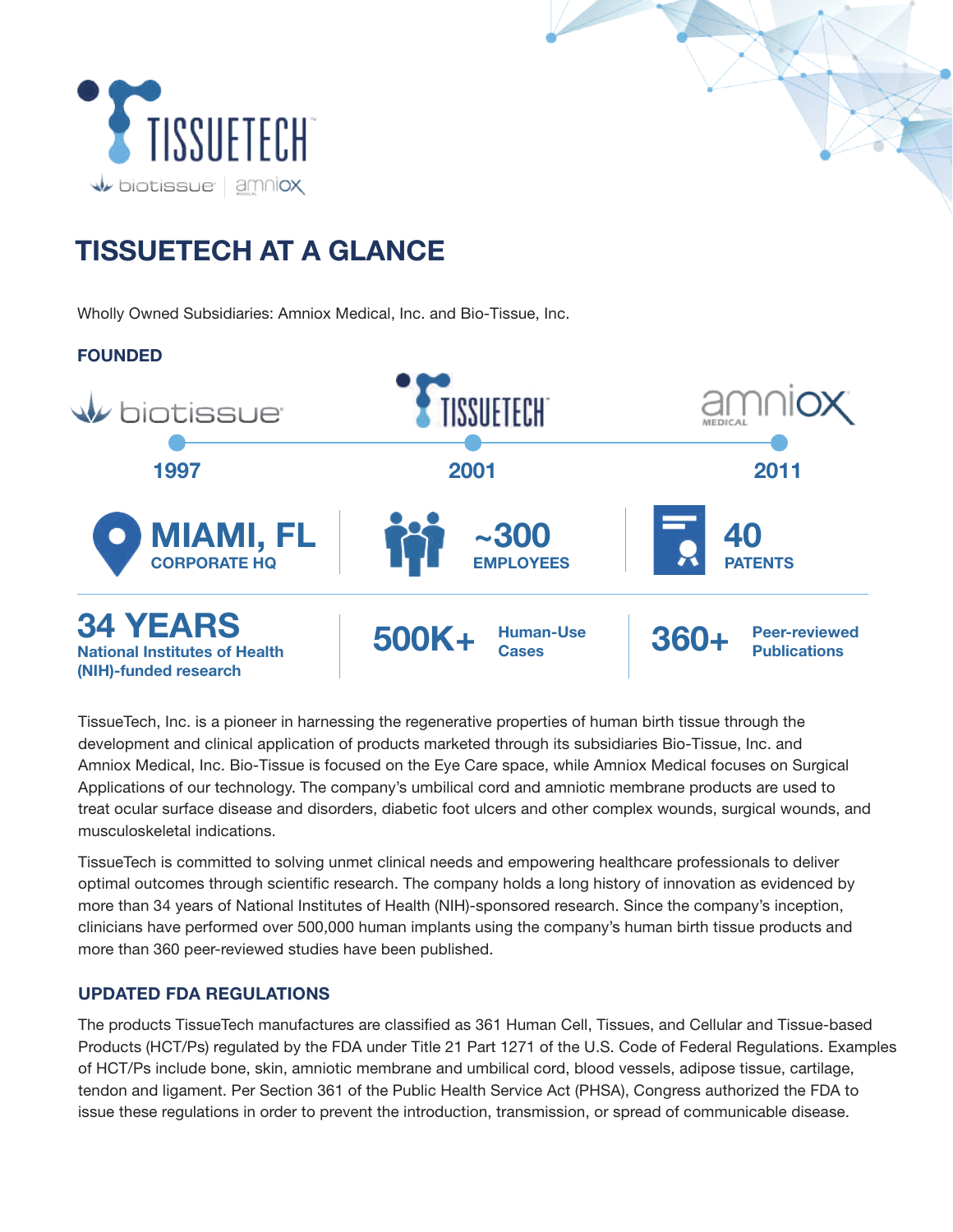In November/December 2017, the FDA issued its final Guidance entitled, ["Regulatory Considerations for Human](https://www.fda.gov/media/124138/download) [Cells, Tissues, and Cellular and Tissue Based Products: Minimal Manipulation and Homologous Use."](https://www.fda.gov/media/124138/download) The Guidance contains the FDA's nonbinding recommendations regarding its current thinking and does not change the laws cited above. In the Guidance, the FDA confirmed that HCT/Ps may only be applied for "homologous use." The FDA defines "homologous use" as the repair, reconstruction, replacement, or supplementation of a recipient's cells or tissues with an HCT/P that performs the same basic function or functions in the recipient as in the donor. In the Guidance, the FDA recognized application of amniotic membrane to cover or offer protection from the surrounding environment as homologous use. The FDA also stated that they do not currently consider application of amniotic membrane to support bone tissue replacement, wound healing or reduction of scarring and inflammation as homologous use.

The FDA considers HCT/Ps that are applied other than for homologous use to be "biological products," requiring a Biologics License Application (BLA) approval to be marketed lawfully. In the Guidance, the FDA stated that over the following 36 months, they intended to exercise enforcement discretion as to BLA requirements for HCT/Ps not applied for homologous use. These 36 months will end in December 2020.

### TISSUETECH RESPONSE

Taking the FDA's cue, TissueTech has been preparing by initiating three BLAs. The process involved entails transitioning to rigorous Chemistry, Manufacturing, and Controls (CMC) with Good Manufacturing Practice (GMP) manufacturing and multi-phased clinical trials to obtain approval for specific products and indications. As of March 2020, the FDA has granted TissueTech three Investigational New Drug Approvals (INDs) to predicate to a BLA to heal Chronic and Complex Wounds, to end pain and restore functionality with osteoarthritis, and heal serious spine conditions including Spina Bifida (a congenital defect of the spine often causing paralysis of the lower limbs and sometimes mental handicaps). The FDA has also granted our Spina Bifida program RMAT (Regenerative Medicine Advanced Therapy) status and our Chronic and Complex Wounds Fast Track Status. Additionally, TissueTech is already in Phase 3 clinical trials towards our BLA approval for Chronic and Complex Wounds, and Phase 3 for TissueTech's human umbilical cord spine product.

Bio-Tissue's Prokera® corneal contact bandages have been cleared by the FDA as a 510(k) device for use in eyes in which the ocular surface cells have been damaged, or underlying stroma is inflamed and scarred. The cryopreserved amniotic membrane contained in this product – along with our AmnioGraft® and AmnioGuard® products – has been designated by the FDA as acting as an anti-inflammatory agent, an anti-scarring agent, and an anti-angiogenic agent and for supporting epithelial adhesion and differentiation on the ocular surface.

Progress in the company's efforts to pursue BLA approval for its products demonstrates TissueTech's leadership role in the regenerative medicine industry. TissueTech will continue to provide sustainable health economic value, solve unmet clinical needs, and lead in technological innovation in seeking to deliver the promise of regenerative healing for our physician and patient customers. During this time, we will continue to offer our HCT/Ps for uses consistent with those described as allowed above.

#### OPHTHALMIC AND SURGICAL APPLICATIONS

Bio-Tissue's customers are eye care professionals who treat numerous severe ocular conditions. These conditions include pterygium, Conjunctivochalasis, Stevens-Johnson syndrome, Sjögren's syndrome, glaucoma, blepharitis, lid margin irregularities, and corneal ulcers. In addition to treating these conditions, Bio-Tissue products are also used to treat chemical or thermal burns that have affected the ocular surface and to provide tectonic support and better host tissue integration, e.g., protection of a glaucoma drainage device tube following tube-shunt surgery. Amniox customers are a wide variety of medical professionals who specialize in wound care, orthopedics, podiatry, rheumatology, pain management, sports medicine, urology, trauma, gynecology, and plastic surgery.